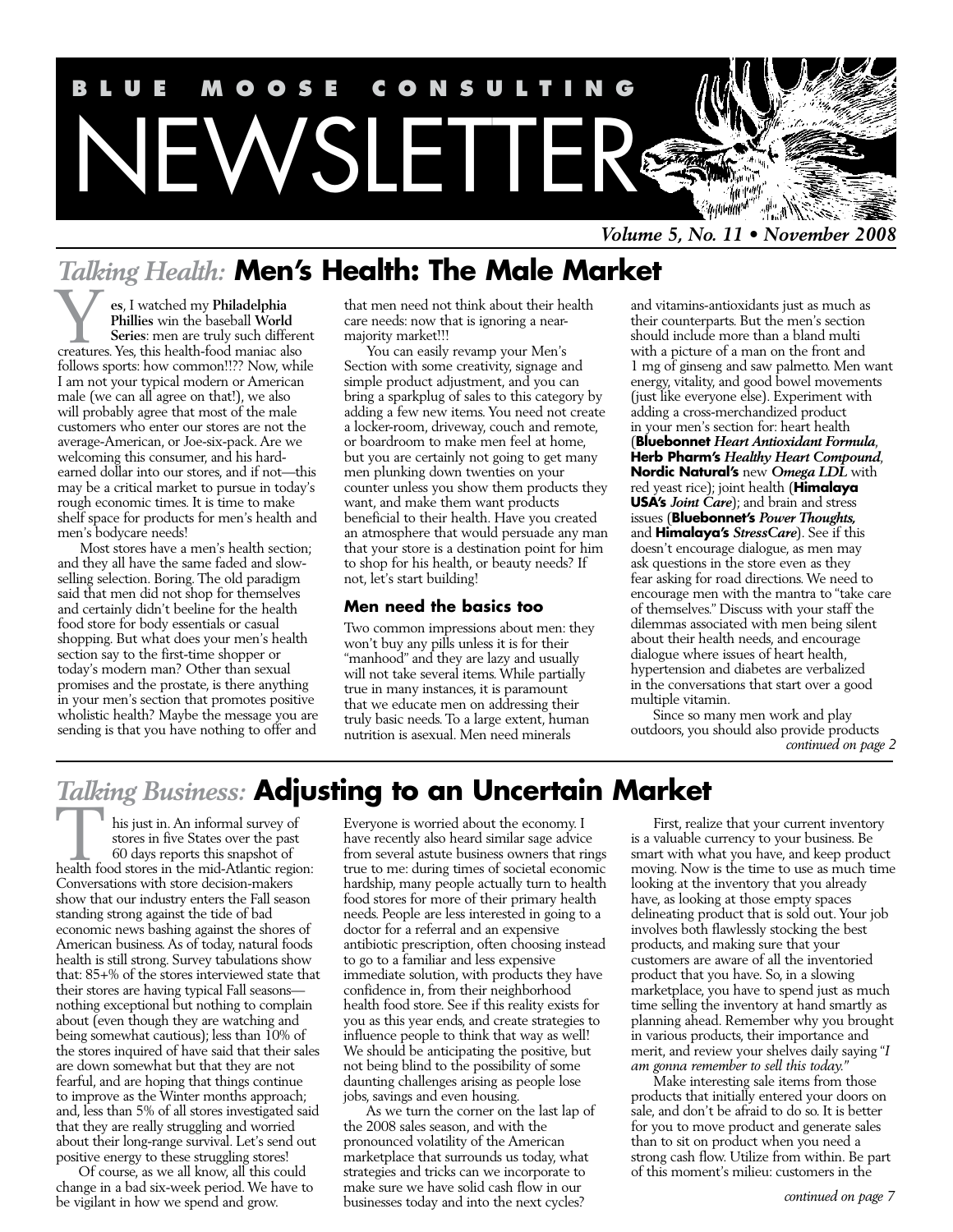#### **Men's Health**

*continued from page 1*

to naturally protect them from the elements. Rather than just seeing men wear hats, we can advise them toward products that provide natural sun protection. Make the case for Bluebonnet's GliSODin *Vegetarian S.O.D.*, **Nutrex Hawaii's** *Astaxanthin* and *DermAstin*™, and Bluebonnet's *Ageless*  **Skin™** and you will provide natural sunscreens and products to protect against skin cancers and the like. Weekend warriors need to be taught that relief comes in the form of Omega-3s and Celadrin; and externally, **Aloe Life's** *Body Heat* and **Well-in-Hand's** *Pain Rescue* roll-ons.

#### **Sexuality sells for men, but it should be more**

When a man asks you for something for "you know what..," he is really asking for something for his vital qi, for his vitality. He just doesn't know how to diagnose his problem. We need to speak fluently above the Viagra-mentality and steer men to truly nourishing products. How adept are you at convincing the searching male soul that what he really needs is Herb Pharm's *Adrenal Support Tonic* and *Nervous System Tonic* for basic rebuilding. Oat seed extract will do more to resurrect a man's sexual prowess than any yohimbe wallop. But this type of convincing is harder than taking the keys out of a drunk man's hands. Preach the basics with conviction, and you will get the

HEALTHY<br>ROSTATE TONIC

attention of everyman, as the information you have is exactly what he has been waiting to hear! That being said, sexual energy is often molded to a man's sense of overall self-worth. Don't carry cheesy products from companies that pawn mediocrity in a pretty jar, and always beware specialty "asianproducts" with revered ancient recipes. Today's herbal market has exceptional and balanced sexual tonifiers that are worth promoting. Herb

Pharm's *Male Sexual Vitality Tonic* and Himalaya USA's *VigorCare for Men* not only provide quality herbs from respected growers and herbalists, but they also nurture total vitality, which manifests in energy on every level! For that locker room mentality, Herb Pharm's *Yohimbe* extract is the best in the business!

#### **Men Do Care about Prostate Health**

One thing every class of man is not shy about asking information on after a certain age is prostate health. The research on saw palmetto is profoundly consistent. A

stellar therapy should include Himalaya 's *ProstaCare*, which has always tested better when compared to saw palmetto. Saw Palmetto works best in compound—Herb Pharm's *Healthy Prostate Tonic* wisely joins saw palmetto with nettle root, pipsissewa, cleavers and thuja—though many may feel safer using the single standardized herb: Bluebonnet offers an 85-95% fatty acid and active sterols saw palmetto product in both 160 & 320 mg softgels.

Optimal complementary care will always be maximized with homeopathics, and never underestimate this modality for regulating prostate health, as the prostate is the only tissue system that continues to grow after the body's growth cycle has peaked. If saw palmetto is good for cleansing prostatitis, and silver hydrosol is even better, than homeopathy is arguably essential for balancing hormonal

body systems. Encourage **Newton** 

#### **Homeopathics**

*Prostate* and their *Detoxifier* for every situation of prostate dysfunction, swelling, infection or even as mid-life preventative.

While most stores have buttressed their selection with every possible women's product (women traditionally being smarter in regards to their

own health needs), almost every store would benefit from a men's section overhaul, bringing in quality options and a new selection: then you will see when you start hearing "this is new!" that men are starting to take greater notice of the natural options you are providing for their health care needs. They will be asking you more questions, and so a new customer is made.

Have you created an atmosphere that would persuade any man that your store is a destination point for them to shop for their health, or beauty needs?

#### **An even bigger New Market: Men's Bodycare**

Times have changed, so forget any previous failed attempts to lure men to skin and hair products specifically for them. Modern man cares about his looks! More young men,

#### **Tip of the Month**

#### **Use the register area to improve People's Digestive Health**

**Herb Pharm's** successful 6-pak Counter Displays can be fitted with two essential digestive remedies in time for Thanksgiving and holiday eating extremes: the new Digestive Bitters Compound for proper digestion and the Neutralizing Cordial for antacid issues, and as a gastro-intestinal corrective. Three of each in the neat display by the register to convince consumers that herbal help is quickly available with Herb Pharm.



#### **Keep Up-to-Date on FDA Recalls with E-mail Alerts**

The Food and Drug Administration (FDA) offers an e-mail alert service that sends subscribers a notice when a product generates the need for a recall, withdrawal or alert to consumers. The FDA also posts recall notices on its Web site, including recalls prompted by the recent melamine issue. To find the latest information on recalls related to melamine, as well as any other alerts over the past 60 days, and to register for the e-mail service, visit these pages on the FDA's Web site: FDA's recalls page: www.fda. gov/opacom/7alerts.html. FDA's Melamine Contamination Page: www.fda.gov/oc/ opacom/hottopics/melamine.html.

and older affluent men, are willing to spend larger amounts to make themselves look sexy, stylish, modern and trendy (or younger). These people either shop in your stores or are walking/driving past your stores! Do you want their business?

If stores have haphazardly created "Men's Health" sections in their stores, they have been even more reluctant to create allure in their "Men's Bodycare" section. Any effort should at least make the section translatable by the consumer: so a bunched grouping of men's products will certainly only doom efforts because of uninspired marketing. Effort usually results in response—create a shelf presence that encourages your customers to consider men-specific bodycare purchases. Some stores may even consider joining the healthcare and bodycare sections in a one-stop destination if they do not want to invest too heavily (in half the world's population!!) Certainly, it may be prudent to start small, but don't start "old school."

The latest men's bodycare to hit the market was unveiled at Expo East, and it looks promising. The market press was certainly intrigued by the organic men's bodycare line by **Surya Brasil**. *Sapien* from Brazil offers the luxurious way for men to address their grooming needs naturally! With six products, this line offers new and exciting products for shower, face and hair care. Reasonably priced, these are the first EcoCert™ Certified Organic men's product to the America market.

No matter where your store is, men are becoming more interested in organic products every day. Certainly, we can influence them to buy this way if we stock and highlight superior products. Sapien, a line of products in strong and stark black packaging, will appeal to a man's sense that these products are for him. (Already though, we are finding that women like the feel and results of these products, so couples may just find fun in sharing their bodycare products *continued on page 6*

#### **Blue Moose Consulting Newsletter**





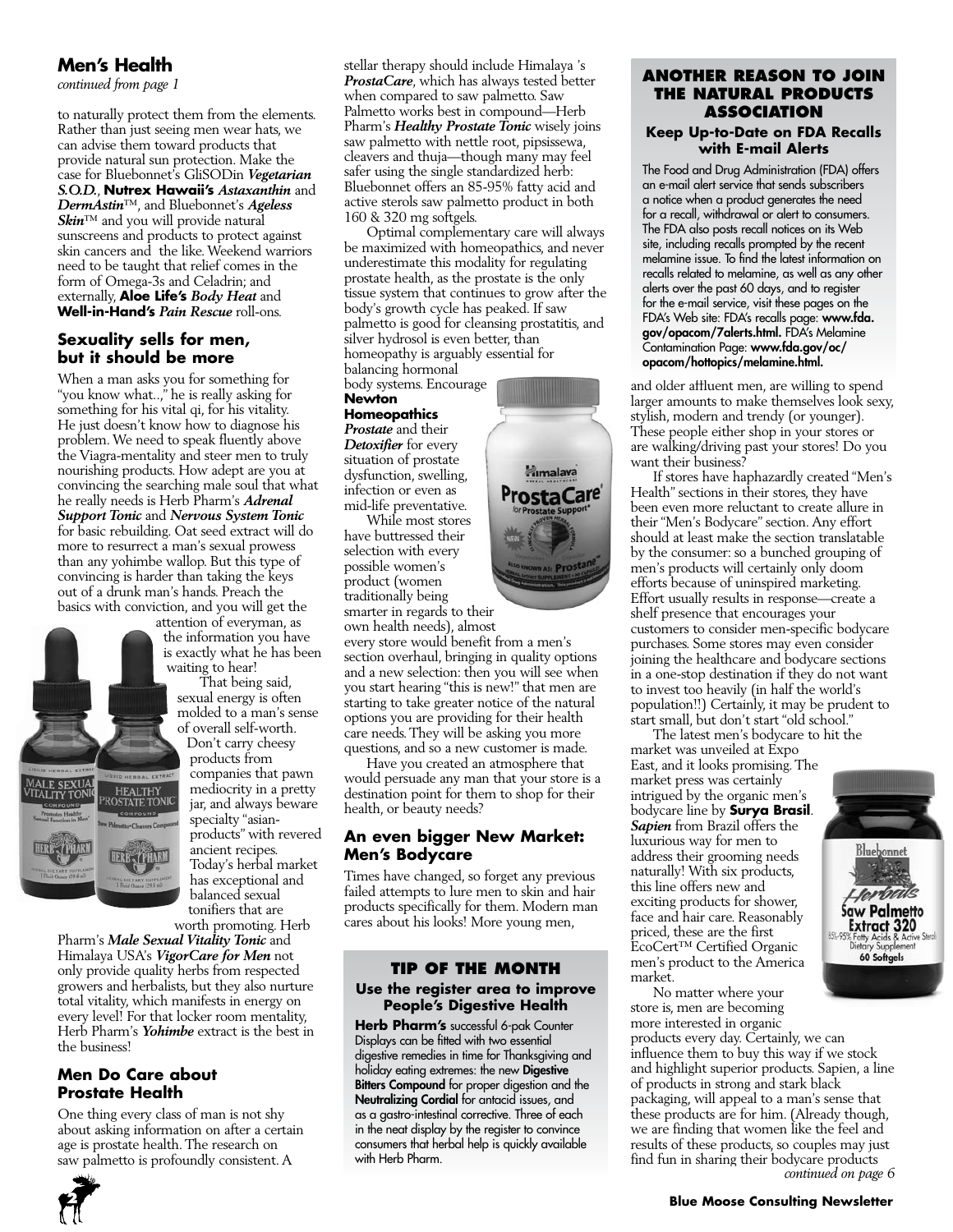

#### **November Monthly Promotion 20% off**

*with a minimum order of 3 each* **St John's Wort • Good Mood Tonic Nervous System Tonic\***

*Last month for the Winter Immune Promo! Make sure you discuss with your BMC rep to take advantage of this once a year offer!*

#### **Mark your calendars**

Special training with **Ed Smith**, Herb Pharm Founder and Co-Owner, Thursday, November 6th, 2:00 pm and 7:00 pm EST. *Topic: Relaxation and Sleep.* Hear "Herbal Ed" Smith discuss many of his favorite herbs for promoting relaxation and sound sleep.

**\*Nervous System Tonic™** fresh Skullcap, fresh Oat "milky" seed, fresh St. John's Wort tops, dried Celery seed, dried Lavender flower

*Herb Pharm proudly introduces two new alcohol-free Herbal Glycerites*

#### **St Johnswort glycerite extract Nettle glycerite extract**

*in time for Thanksgiving and holiday eating, by universal demand a tasty* **Digestive Bitters Compound**

ingredients: angelica root, hyssop, juniper berry, cardamom, ginger, gentian, anise, cinnamon, myrrh, peppermint essential oil.

## NORDIC **NATURALS**

Pure and Great Tasting Omega Oils

#### *New Products* **Omega Cube, Arctic-D Omega Blood Sugar**

#### **CLO, Arctic-D Lemon, Omega Cube**

5 count, (5) 1/2 oz. bottle 15ml (2 1/2 oz), Serving size 1Teaspoon (5ml) (3 servings per bottle) Item# RUS-58083 • UPC:7 68990 58083 3 Retail: \$24.95, Wholesale: \$14.97

*Omega Cube was developed for people who want the health benefits of Arctic-D Cod Liver Oil with the convenience of small, travel-sized bottles.*

#### **Omega Blood Sugar (Unflavored, 1000mg)** 60 count, 2 soft gels per serving Item# RUS-01870 • UPC: 7 68990 01870 1

Retail: \$24.95, Wholesale: \$14.97

*Nordic Naturals Blood Sugar contains a synergistic blend of highly concentrated omega-3 fatty acids, Chromium, and Alpha-Lipoic Acid to support healthy Blood sugar levels, body weight, and metabolism. Omega Blood Sugar helps maintain healthy triglyceride levels, support normal insulin function, promote fat metabolism, and provide antioxidant protection.*

Not represented by BMC in NJ, SC and parts of PA Not represented by BMC in NC, SC, WV



#### *Coming in Late November* **Flavored Whey Protein Isolates**

100% all natural whey protein isolate powders 4 delicious flavors *Vanilla, Chocolate, Strawberry, Mixed Berry*

1.1 lb and 2.2 lb canisters *sweetened with stevia* rounding out the selection with our popular unsweetened original

*Have you compared prices and quality for the new Bluebonnet standardized herbals? Bluebonnet's herbal selection keeps growing better and better* 

> EGCG Green Tea leaf 450 mg Vcaps Turmeric Root 500 mg Vcaps American Ginseng 500 mg Vcaps Cherry Fruit extract Vcaps Panax Ginseng 500 mg Vcaps Pomegranate Whole Fruit extract Vcaps

Not represented by BMC in NJ Not represented by BMC in NJ, SC

## INEWTON Lics

**Nurturing Naturally Since 1987** 

#### November Monthly Promotions **20% Discount, 6+ per SKU**

Incontinence N069 Leg Cramps N048 Lymph Assist N079 Sciatica Relief N049 Hangover Relief, spray N215

**Newton Homeopathics for Pets** Energy-Immune Assist, pet P024

**Newtoon Homeopathics for Kids** Tummy Upset, kid F020

Looking for the best preventative health care you can give your community? Learn the benefits of the Newton **Jump Start your Health** kits.

*Don't encourage, but don't ignore …..* Stock Newton **Hangover Relief** by the cash register through January and gain new market share for products that work

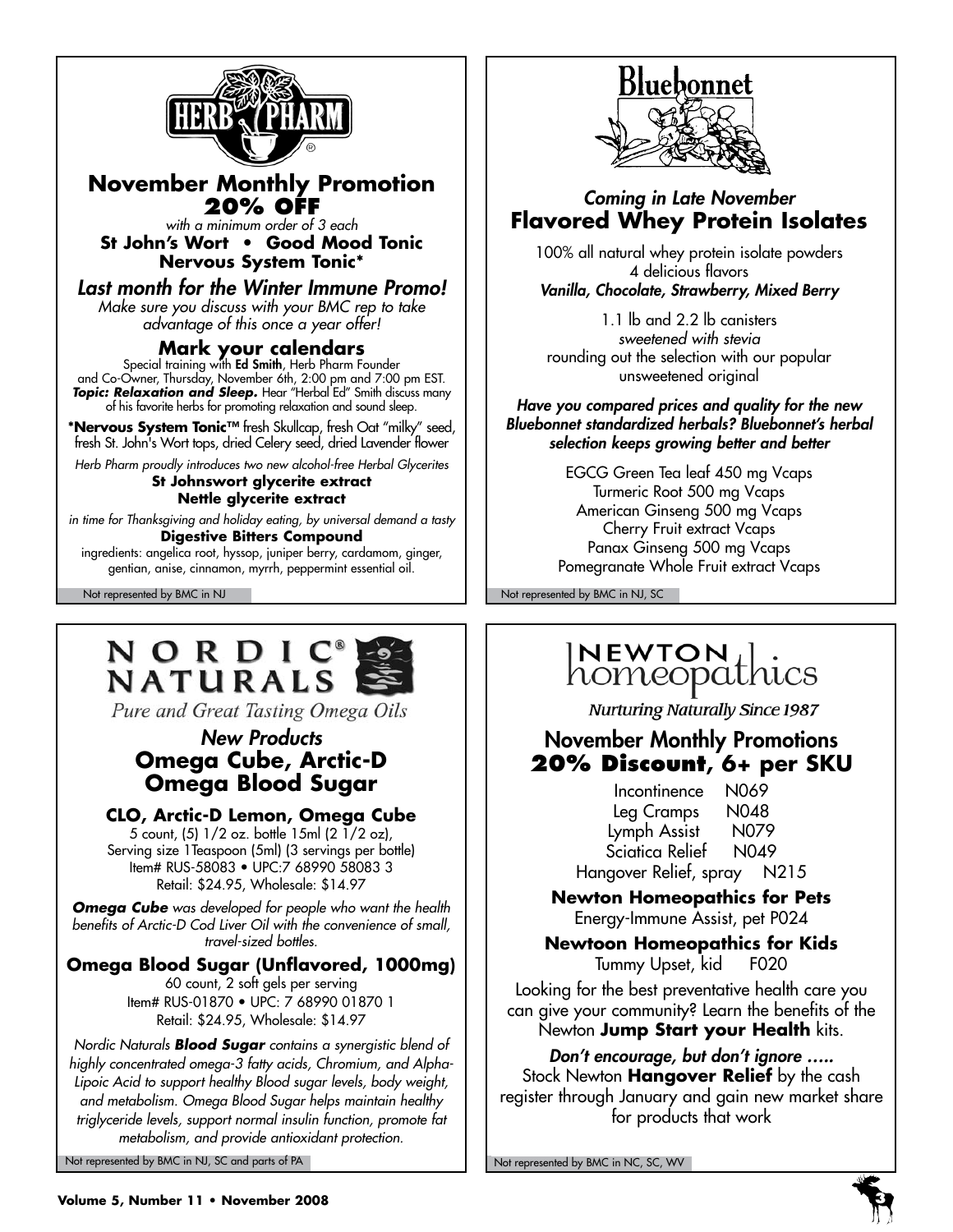

Please Understand this GREEN fact **UMAC-Core is 21st Century Nutrition**

#### *The oldest, most complete form of nutrition*

Approximately 3.5 billion years ago, in the primordial oceans of our young planet, tiny microorganisms with the ability to convert energy from the sun into essential nutrients thrived. This marked the beginning of life on Earth. These organisms, are collectively referred to as phytoplankton.

And they continue to thrive today. The abundance of micronutrients in phytoplankton have been shown to help maintain human cell membranes in structure and function; a vital element for cell detoxification and the overall metabolism of human cells. From the pristine temperate water of the Pacific Northwest comes UMAC-CORE; a concentrated blend of these minute yet mighty microorganisms. Our patent pending ingredient, Alpha 3 CMP (Concentrated Marine Phytoplankton), is a concentrated blend of marine phytoplankton species that contains dense micronutrients that support cellular health and promotes energy and vitality

> **Check our their new website: www.umaclife.com**



#### **Silver for Men's Health** Prostatitis and UTIs (Urinary Tract Infections)\* for prostate infections

for prostate inflammation as a preventative for bacterial infections

#### **Silver for Women's Health** As antibiotics become less reliable for UTIs\*

for urinary tract infections for vaginal yeast infections can be used topically

#### Best of all, silver has not shown an association with antibiotic resistance

\*Remember that silver is a trace mineral that is sold as a supplement and not as a drug. Silver hydrosol is becoming a daily health item because of its broad-spectrum application to health, its safety, and—as a nanosilver in pure water—its tremendous efficacy in low doses. Sovereign Silver is Silver hydrosol (10 ppm)

Not represented by BMC in NC, SC, NJ, eastern PA



#### *The World's Best Quality* **Essential Formulas**

 Dr. Ohhira's Probiotics 12 PLUS Original Formula combines ancient fermentation skills and modern science to create a powerful formula that changes the GI environment to benefit all healthful strains and to discourage the bad. This unique product was developed by renowned microbiologist Iichiroh Ohhira, Ph.D. and a team of

distinguished research scientists from Okayama University.

#### Dr. Ohhira's Essential Living Oils, a vegetarian product, provides the beneficial fats in an ideal balance of Linolenic Acid (Omega-3), Linoleic Acid (Omega-6, especially GLA) and Oleic Acid (Omega-9). Based on research by

renowned Japanese scientist, Iichiroh Ohhira, Ph.D., it was created from seeds and plants carefully selected for their unique nutritional properties.



*Finest Quality Hair, Body and Skincare Accessories*

#### *New Items from Bass Brushes* **Bamboo Hair Brushes** *New!* **Pet Brushes made from bamboo**

#### *Planning for the Holidays*

Prominently display all the Bass Brush Gift Sets and gain those Holiday purchases with high-quality combs, brushes, hair care and bath care products

#### The Spa Gift Set by Bass includes:

- 100% natural bristle Body Brush
- 100% natural Facial Cleansing Brush
	- Hair Brush and Comb

• Foot Pumice

all in a metal Bathroom Caddy cello-wrapped for retail sale (6 pcs)

#### www.thehairdoccompany.com/products/ spaGiftSet/

Ask your sales rep for all the Bass Brush Gift sets

Not represented by BMC in NC, NJ, PA



Ancient Sun Nutrition, Inc. *InnovativeWhole Food Nutrition Solutions*

#### *Are you experiencing The New Blue Manna from Ancient Sun Nutrition*

**Blue Manna** may now be used as a "stand alone" formulation as it contains both Ancient Sun Nutrition's whole AFA (Crystal Manna) blended with two potent extracts derived from wild and organic AFA.

The new Blue Manna offers both the wide array of benefits from whole AFA—including immune system support—and specific support functionalities affiliated with the two extracted and concentrated compounds found in the blue pigment of AFA. These exceptional nutrients include the anti-oxidant and anti-inflammatory phycocyanin compounds for joint and tissue support, and PEA (Phenylethylamine) for brain and neurological support.

#### *Ancient Sun Nutrition*

**Blue Manna capsules and powder** Blue Manna is an organic concentrated extract made from AFA

**Crystal Manna capsules, tablets and flakes** Crystal Manna is Aphanizomenon flos-aquae (AFA), a wild organic blue-green algae

**Wild Bars** organic, raw, kosher, delicious cocoa food with wild blue green algae





# *November Introductory Promotion*

#### **20% off direct accounts Sapien line for Men from Surya Brasil**

*Sapien from Brazil is the luxurious way for men to address their grooming needs naturally!*

Surya Brasil's Sapien line for men is certifiedorganic through Eco Cert™ and is also crueltyfree. Specially formulated for male skin and hair, each of the 6 formulations is 100% plant-based and offers unique ethically-harvested plants and fruits from the Amazon for uncompromising

quality and efficacy.

**Shampoo 2-in-1** shampoo/conditioner combo cleans and conditions with Acerola and Amaranth protein

**Shower Gel** hydrates and cleanses the skin with nourishing fruit extracts **Facial Scrub** exfoliates with green clay and

Acai grains **Shave Cream** lubricates the skin with rich Cupuacu butter and Macadamia nut oil **After Shave Cream** invigorates with Acai

and Aloe Vera plus natural minerals **Styling Gel** offers medium hold without synthetic fixatives or PVP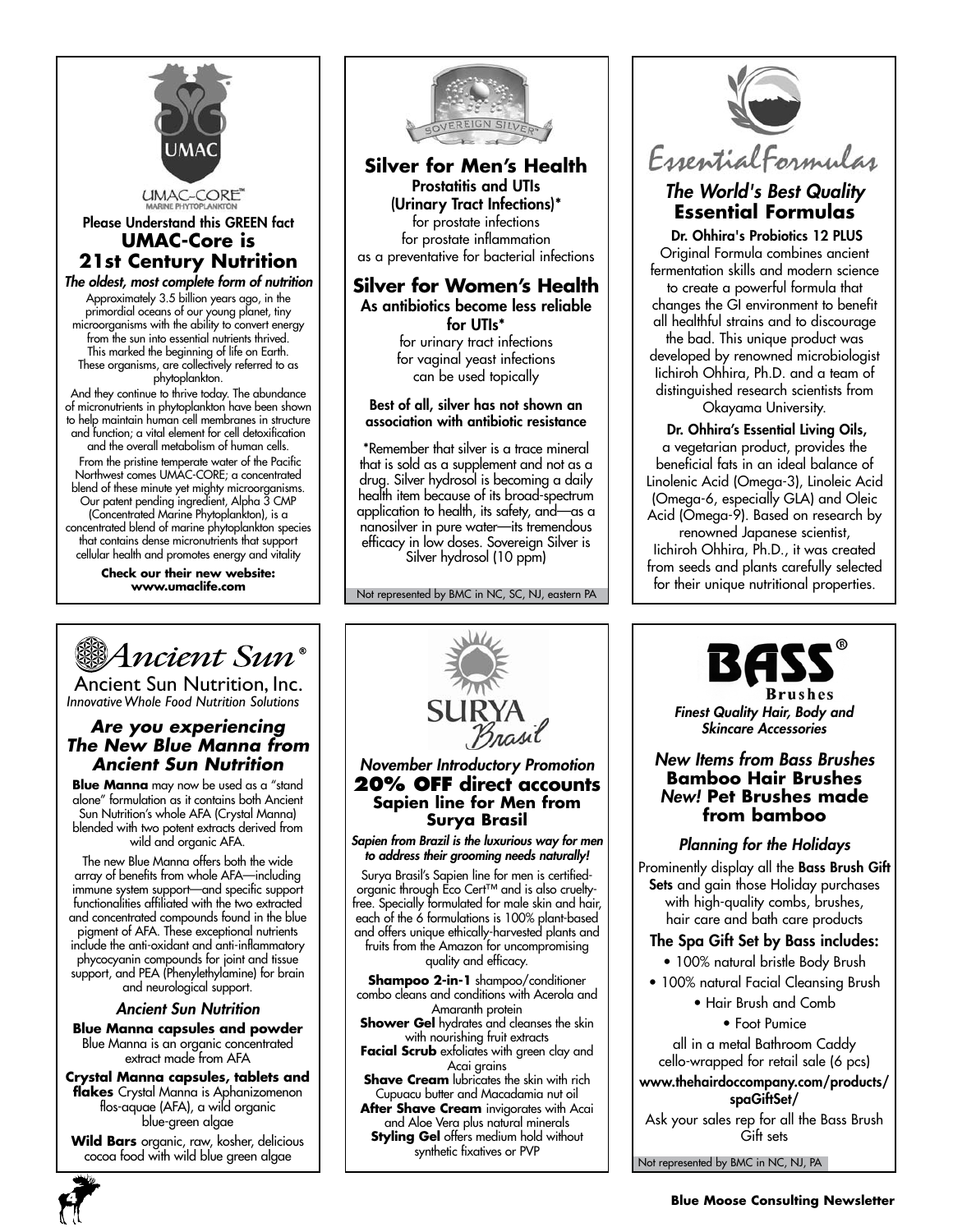

**Line drive! All Pure Herbs and Herbal Formulations\*)**

**Buy 15> 7% off** Formulations/ **3% off** Pure Herbs **Buy 25**> **15% off** Formulations/ **5% off** Pure Herbs **Buy 50**> **25% off** Formulations/ **10% off** Pure Herbs **Buy 100**> **30% off** Formulations/ **17% off** Pure Herbs *\*Discounts are not applicable to Soliga Forest Honey, Chyavanprash Jam or Koflet Lozenges.* 

**Increase sales up to 52% with** 

**one of Himalaya's new floor displays**

Displays are designed to hold up to 36 regular bottles, 24 economy bottles, or 24 Soliga Forest Honey jars. Ask your BMC rep for more information.

#### **Holiday Planning**

Not represented by BMC in PA, NJ Offer gifts that will impress: Soliga Honey or Chyvanprash are gifts with stories that will be remembered!!! www.soligahoney.com Endcap and ask your rep about a demo!!!

#### immune **HEALTH BASICS**

CLINICALLY PROVEN IMMUNE SUPPORT

#### **A great time to get onboard with Immune Health Basics**

- cold & flu season brings constant immune challenges
- beta glucans continue to receive positive press
- Immune Health Basics has attractive new labels
- Wellmune WGP™ is a branded name you will be seeing more and more

• for strong immune system support, you too should be taking Wellmune WGP™

#### Immune Health Basics with Wellmune WGP™

*November Promotion*

A daily necessity for the children **Children's Chewable** 50 mg lemon-flavored **15% off for 6 ea** *must mention special BMC rep promotion*



#### **mix & match=12 for 15% off**

*Ideal for Immune Support, Improved Digestion and Busy Adults!*

**Aloe Gold Tablets** are the highest quality Whole Leaf Aloe Vera in a tableted form. The aloe vera is processed through a unique, lowtemperature dehydration method: not spray dried into a matrix of sugar, like most products. Aloe Life's manufacturing allows the delicate polysaccharide chains to remain intact, along with the other 200 nutrients and enzymes, to provide maximum immune system support. No preservatives. Great for traveling! The tablets contain Calcium and Magnesium Citrates, which also provide these additional beneficial minerals in highly absorbable forms.

**Endcap ideas:** Aloe Life Aloe Gold with the Aloe Life Stomach Formula and the November sale items, 30 & 90 tablet Aloe Gold products. Digestive Support signage so everyone can

benefit from Aloe Life during this Holiday Season

Ι **MushroomScience®** 

### **Stock Up sale on Mushroom Science for November**

3 ea per SKU **10%**

- 6 ea per SKU **15%**
- 9 ea per SKU **20%**
- 12 ea per SKU **22%**

24 ea per SKU **25%**

#### or bring in the whole line, 3 ea and receive **20% off** (all 12 SKUs)

*for BMC accounts only; must mention "Stock up Promotion" to receive discount*



*November Promotion* **Therapy Oil™ Roll-on**

#### **10% off** *direct orders only*

The very popular, award-winning Therapy Oil in a convenient roll-on applicator.

A "hug in a bottle!" for your aching, hurting, sore, inflamed, swollen, itching,rashing, bruising injured body! For Skin, Joints, Soft Tissue.

## **PERFECT® ORGANICS**

*November Promotions*

**Buy 2 or more Lip Balm Multipaks—for each register and receive 15% OFF the Shea Butter Lip Balms**

**Mint Chocolate & Mandarin Chocolate Shea Butters—10% off**

#### **What is all the Smack about?**

Perfect Organic Shea Butter Lip Balms moisturize, protect, and soften your lips with 100% natural, vitamin-rich and healing ingredients including sweet almond oil and hazelnut oil. Three choices providing smooth, soft lips: Citrus Orange, Vanilla Twist, Fresh Mint

```
VEGAN
```
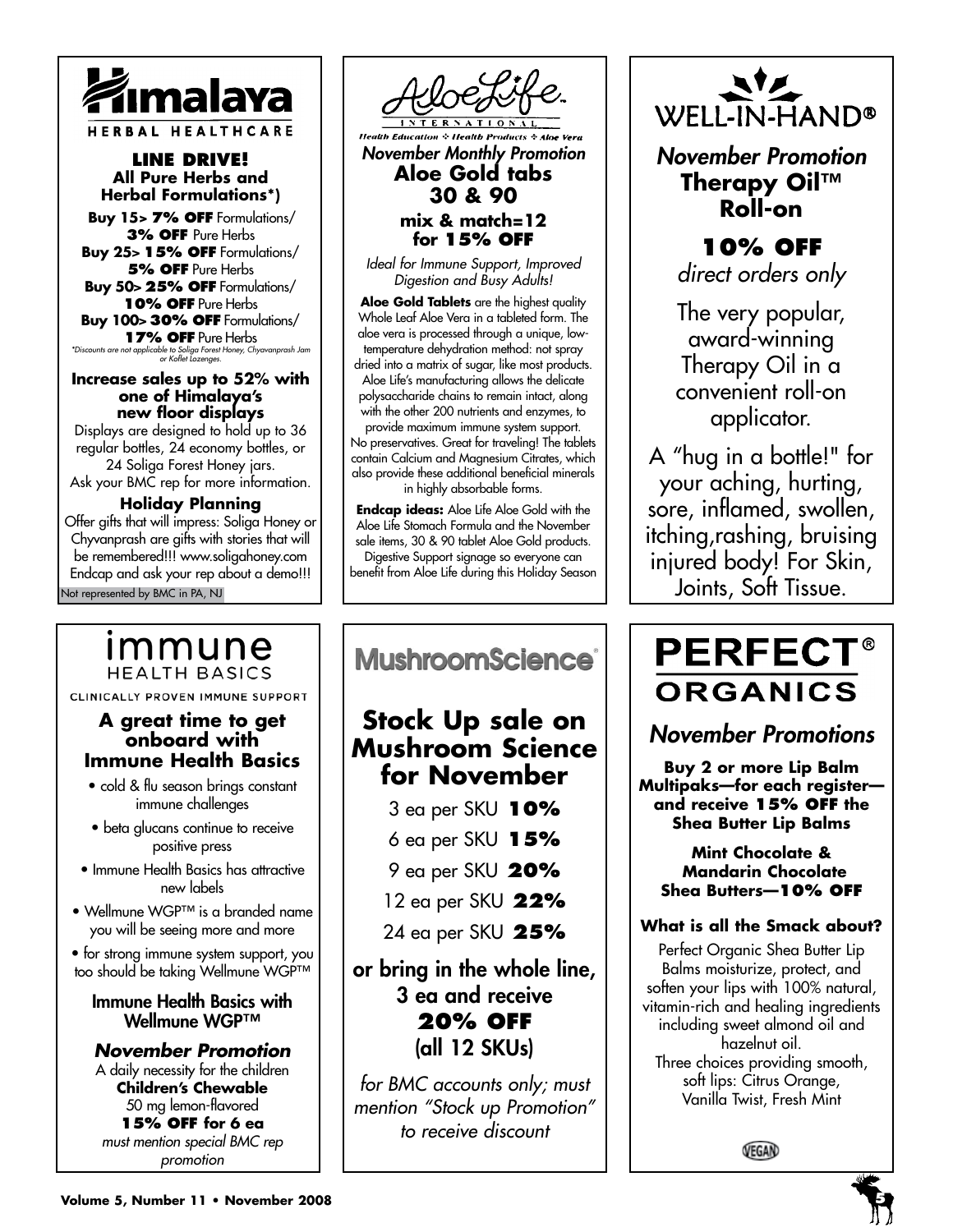#### **Men's Health**

*continued from page 2*

now.) Sapien succeeds in getting "him" to pick up the products and read the label. What makes Surya Sapien so unique? This product line has an affordable price point (\$9-17) for a product that is EcoCert™ certified. There is no other product line verified to be so organic. Surya Sapien succeeds in a noticeable feel: whether the results are silky smooth hair or skin, it is a healthy result that men will notice. Finally, the Sapien line provides a bodycare system that is easy to understand: a by-the-dots system that men will certainly appreciate. For the hair and the shower: a *Shampoo 2-in-1*; a *Shower Gel;* and a *Hair Styling Gel*. For men's face care: a *Shave Cream*, a *Facial Scrub*; and an *After Shave Cream*. Do men want organic? Industry trends certainly say so, and isn't this the customer you want anyway? Do men like systems? I don't even have to answer that one!

Surya uses amaranth protein (EcoCert™ approved), which will interest the celiac consumer, and also includes Acerola, Acai, Macadamia nut oil and Cupuacu in the products. What can also be ascertained from other men's bodycare lines on the market is that they are generally just reconfigurations of similar ingredients with bottles titled for men. These new ingredients to the American market will certainly intrigue the male shopper. As with all Surya products, these A-list bodycare products do NOT

**2 SKUs**

Hawaii

**Nutrex** 

**distribution**

*7 oz*

foods.

*60 ct*

#### **Take 5 Minutes**

#### **Use Government Resources**

The U.S. government has established a website for citizens to become more actively involved in understanding the foods that they eat. Actively promote the civic benefits offered by the government by using the resources offered at **www.mypyramid.gov** and help people understand the importance of their own personalized eating plan.

One size doesn't fit all. MyPyramid offers personalized eating plans, interactive tools to help you plan and assess your food choices, and advice to help you:

- Make smart choices from every food group. • Find your balance between food and physical
	- activity.
- Get the most nutrition out of your calories.
- Stay within your daily calorie needs.

contain any petroleum byproducts, parabens or sulfites or phthalates, GMOs or animal ingredients. As importantly, the social mission of Surya guarantees that they use sustainable resources: this is why this cosmetics line has hit the market with such force and success. The product even carries a masculine scent: an earthy, woody blend with cedarwood, and clove tempered with a touch of citrus. Surya Brasil is the line to anchor your newlyinspired Men's Bodycare section.

The bigger news flash that we have all been missing is that men dye their hair. Most of them. Now forget all the guys you see who shave their scalp, men have a clear



Not represented by BMC in Eastern PA, NJ

vanity in believing that gray hair signals a loss of masculine power. Foolish as this is, men are using dangerous hair coloring and we ignore this fact. This may be as important for men's health as almost anything we can do. Surya's semi-permanent hair colorings are the only ones on the market to: be EcoCert™ certified, and to be free of all the dangerous elements found in other hair colorings. *Surya Henna Cream* is guaranteed to color gray in one easy application, and it does not require complicated dual bottle pre-mixing, so men will not balk at the application directions. The exotic Surya label allows for a man to confidently carry it to the register, and crossmerchandising black and brown shades in the men's section will do a world of good.

With the holidays around the corner, the gamble is reasonable if you expand the selection and market the idea. Whether you appeal to the locker-room mentality or get warm and cuddly for Dad, a well-presented Men's section will have girlfriends, wives, daughters and moms changing his morning rituals with stocking-stuffers that are good for him, and the planet!

Staying with organic, **Perfect Organics** continues to sell well in every store that embraces the importance of quality, exceptionally-sourced materials. Men love the 100% pure shea butter for skincare, and they gravitate toward the Real Spice and Citrus Fresh *Ultimate Body Wash* that caters to the sustainable-gene inherent in the male psyche. This 3-in-1 cleanser moisturizes in its

*Time to Have Soothing Throat Options Available Everywhere!!* November Promotion **Olbas Lozenges** Still the new partner to the very popular Olbas Pastilles. Maximum Strength Cough Drops— **Black Currant Flavor**

1345

Provides instant, cool, soothing relief for sore throats and fights coughs. Powerful, cooling vapors help your nasal passages feel clearer Sugar Free! Contains Vitamin C, soothing Menthol Eucalyptus in a pleasant-tasting black currant flavor. Suitable for use by those on sugar controlled diets and vegetarians. **20% off on Display of 12** \$37.44 plus 25 Consumer Samples *No minimum. Free Ship. Direct orders only* Retail \$5.95 (24 lozenges per box)

*continued on page 7*



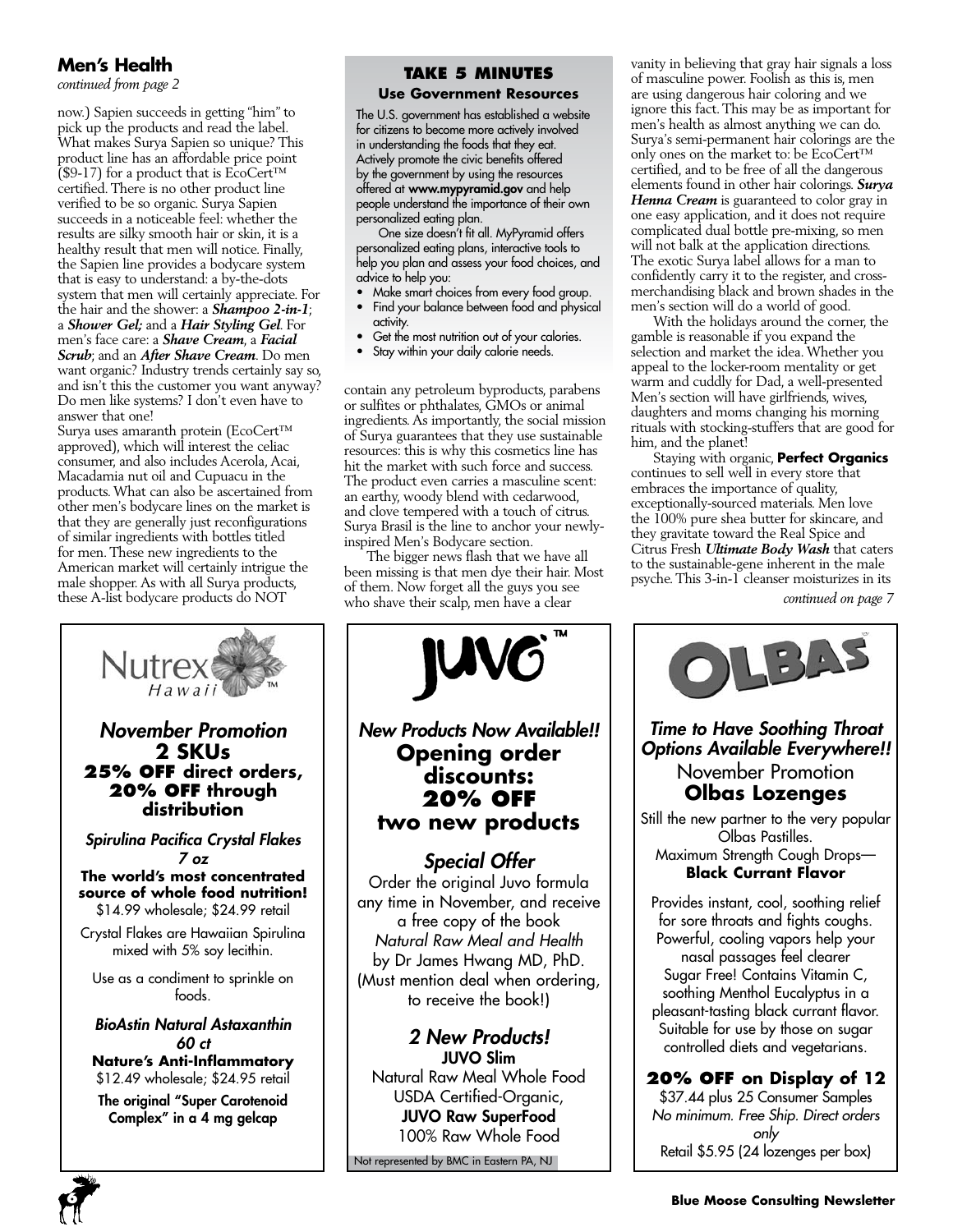#### **Men's Health**

*continued from page 6*

functionality as a shower gel, bath soak and shaving gel. This product inspires because it is so vitamin-rich and concentrated, and not burdened by inexpensive water fillers. The clean white design of these product labels contrasts perfectly with the modern black design of Sapien. You now have an exciting organic men's selection.

The missing piece is the grooming implements. Though they may often do so hidden behind forest shrub or a closed bathroom door, men love to comb their hair. Selling a shampoo should necessitate selling a quality comb or brush. Smartly gain this double sale. **Bass Brushes** are the oldest and the largest brush line in the industry, and they have so many items to choose from, that every store should be able to offer an

#### **Uncertain Market**

marketplace are now looking to save money everywhere they can—they now have hawkeyes for sales stickers and shelf talkers. Don't offer insignificant sales, but rather have something aggressive in every category.

Make signs and move product. Take that inventory and convert it to usable currency. Give the people what they want: something on sale. Don't hesitate: anything that you bought on sale can still be sold on sale and you will still make your full margins. Find the things you want to lose margin on right now, and drive purchasing with this. Now is the time to use the **Bluebonnet** *"Slice of Life"*  promotion to advertise nice 18-20% sales on multis, Cs and Bs, and enzymes that people really need.

Unload things that have sat for more than three months, but don't put on "discontinuation sale"; rather, put on *Fall Seasonal Sale* or *Winter Stock Up sale.* Thrill your customers with sophisticated and nonappealing selection prominently displayed for the grooming eye to find.

#### **How to Proceed**

Now is the time to stock Bass Brushes and a bold suggestion is to create a "Gift Sets for Him" endcap highlighting Hair Doc's R.S. Stein Brushes for men and a selection of their shaving tools, along with Sapien and Perfect Organics sometime in this holiday gift-giving season. Labelled "Make this an Organic and Renewable Season for Him," educate with signage on the merits of organic; the certainty of EcoCert™ (www.ecocert.com); and prominently display the new bamboo, eco-friendly Bass Brushes. Add a selection of the Bass body care bath tools and you have encouraged a gift that hubby, daddy or sweetheart will love.

Whether you buy the concept of the metrosexual, or you see any value in the facts

desperate smart sales programs to help people **EXECTMENT MUNICIPY OF THE SAPIEN, A DARING NAME** *continued from page 1* **SAPIEN, A DARING NAME** at this difficult time. Now that you have generated income in a consciously faster pace, make sure that you use the money well. One piece of advice: increase business with manufacturers that do not allow themselves to be heavily discounted on the inernet, and decrease those that have a heavy internet discount presence: you don't need to support those who are not supporting you.

Second, spruce up your store, and shake things up. Change the signs in your window: new fresh signs for the season, and possibly signs alerting people to the (affordable) options that are offered inside your store. Nordic, Surya, Bluebonnet, Sovereign Silver, Herb Pharm and Olbas all have timely window materials to excite and generate new customer inquiries. Bring 'em in!

Make the weekly customer see new things by strategically moving them around. Certainly move all the cold & flu products to within primary view or the cash register, but do more than that: think of ways to move

#### **"We Are health food people" Louise Lewis, BMC Sales Representative southeastern Pennsylvania, Delaware and southern New Jersey**



Having an interest and involvement in nutrition for over 20 years, I took the next logical step and earned my BS Degree in Holistic Nutrition from Clayton College of Natural Health. My goal through counseling is to help people transition into a healthier lifestyle by sharing my knowledge, and offering gentle guidance and support.

As the business owner of The Total Canine, "Training for Dogs and People," I discovered the joy of teaching. For over 12 years I focused on motivational training and canine nutrition, and now do consults in my spare time.

About 6 years ago, I became a certified Qigong Instructor and love sharing this wonderful ancient healing art with others. It gives me great pleasure being able to help ease the stress in peoples' lives that is so prevalent in today's hectic world.

For the last 10 years, working in retail for several independent health food stores, I gained experience in ordering products, sales, and presenting various workshops on nutrition and health. This background increases my ability to help boost business for all of my Blue Moose Consulting customers.

 Realizing that teaching and helping others are my true passions in life, this is why I am so happy to have found a company like Blue Moose Consulting that shares my same intention and enthusiasm for helping others through education and health. *continued on page 8*

that the asian and european markets are already capitalizing on this growing market of products especially for him, you cannot afford to remain silent on the issue of men's health. With a moment's thought, you will agree that a man who uses these healthful products has less concern with the quiet though insidious effects of the cheap, harmful products he is purchasing elsewhere. It is time to carve out some retail space in this emerging market.

Now, if we can only get men to understand that the most important green in their lives is found in leafy vegetables, and a daily shake filled with spirulina and barley/ wheatgrass and **Juvo** raw foods, and NOT on the fairway of that golf course they spend so much money working towards! Get the men in your life to go green and natural as we prepare for 2009, and learn to reap the rewards of the satisfied healthy man.  $\bullet$ 

#### **from Brazil, Sapien Bodycare products for men's grooming**

Sapien: Human beings, homo sapiens (Latin: "wise human" or "knowing human")—Humans have a highly developed brain, capable of abstract reasoning, language, introspection, problem solving and emotion. Social by nature, and particularly adept at utilizing systems of communication for self-expression, exchanging of ideas, and organization, humans create complex social structures composed of many cooperating and competing groups, from families to nations. Humans have a marked appreciation for beauty and aesthetics, which, combined with the desire for self-expression, has led to cultural innovations such as art, writing, literature and music.

Humans are notable for their desire to understand and influence the world around them, seeking to explain and manipulate natural phenomena through philosophy, art, science, mythology and religion. Humans pass down their skills and knowledge to the next generations through education.

product to get people to see things anew. Don't move things for the sake of senseless change, but maybe make a new Men's Health section or widen the space dedicated to the ever-popular Omega-3s. Build up the importance of your premium quality bodycare products with articles: ad copy from magazines and shelf talkers that discuss the importance of organic bodycare. Express it large. These changes will stimulate slightly increased sales, which may be just what you need at the moment.

Most importantly, realize that now more than ever is the time to honor and support your staff. If things are a little slow, give them new projects or, maybe even better, ask them what the store needs at this time when there is a little slowness: they may have some wonderful ideas! Remember that your staff has and will stick through you through thick and thin if you treat them as health food